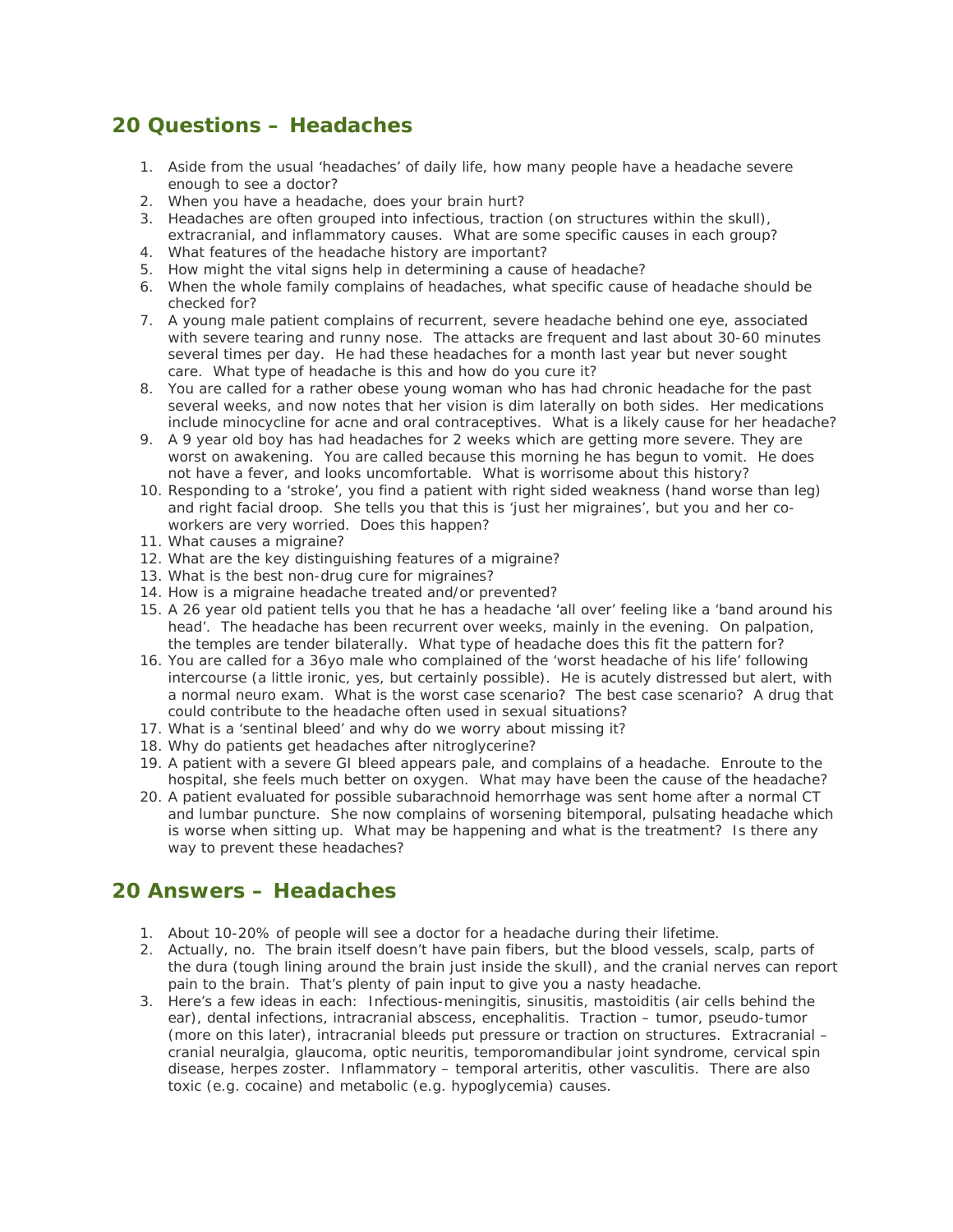- 4. The onset, duration, and character of the headache are critical. Any headache with abrubt, severe onset is very worrisome for intracranial bleed – often referred to as a 'thunderclap' headache. Duration may be helpful, if it's been there for two months it probably doesn't need to go to the stab room unless something's changed recently (they may still have a brain tumor, infection, etc. but as long as the symptoms haven't changed abruptly, there's time to sort it out). Progressively worsening headaches are bad – perhaps a tumor or bleed. Ask specifically about drug use or precipitating factors (exercise, etc.). Have they had a fever? Any neurologic signs besides the headache? (especially sensation, strength, vision, coordination). Have they had these before? If they suffer headaches, is this different? A 'first or worst' headache should prompt concern, especially if associated with progression, fever, or neuro symptoms or signs.
- 5. The presence of fever would be concerning for meningitis (in kids, fever can cause headache, less so in adults – in either case meningitis must be at least considered). Hypertension can cause headaches directly, or BP can go up because of the pain of the headache. High BP rarely causes headaches by itself unless the pressure is in the 200 systolic range or higher. You might want to ask about hypertension history and compliance with meds. Hypoxia causes headache due to vasodilation, so this may be a helpful sign.
- 6. Carbon monoxide should be considered when several people in the same residence are affected by headache (there are lots of reasons why families give each other headaches, but this one should be thought of too).
- 7. This is a classic cluster headache. Cluster headaches feel like an icepick in the eye, come and go frequently, and have long periods between 'clusters'. 90% will respond to oxygen within 15 minutes.
- 8. Benign intracranial hypertension (prior called pseudotumor cerebri) is a poorly understood condition in which the intracranial pressure rises, causing headache and later neurologic symptoms. Certain drugs are contributors, and the victims are usually young obese females. Treatment is with diamox (acetazolamide) pills and sometimes scheduled spinal taps to relieve the pressure! This story is also worrisome for a brain tumor, so CT will be needed to sort the two out (they don't call it pseudotumor for nothing).
- 9. Constant headaches which are worse in the morning, especially if progressive and associated with other neuro signs or signs of increased intracranial pressure (e.g. vomiting) are very worrisome for a growing tumor…
- 10. Yes. Complex migraines may have focal findings that mimic stroke. The key is that this is a predictable and recurrent problem that is exactly the same as her usual attacks. If this isn't the history, a stroke must be assumed. Either way, she should be evaluated at the hospital and her records reviewed.
- 11. Good question! If you find out, let us in on it… It's been thought for a long time that migraines were caused by vasoconstriction followed by vasodilation. Though vascular tone seems to have something to do with migraines, it's not the whole story. Prostaglandins, the serotonin system, and other brain chemicals likely play a role.
- 12. Migraines may have an aura, or prodrome. About 15% of migraine sufferers have these. The aura is usually visible (flashing lights, arcs of lights), but more rarely can be paresthesias, weakness, speech difficulties, etc. These develop before or at the onset of the headache and should last no more than 60 minutes. Key features that suggest migraine are by the POUND mnemonic – Pounding, hOurs (4-72) in duration, Unilateral, Nausea, and Disabling (can't do usual activities). Presence of all of the factors is extremely likely to be a migraine, the less factors, the less likely. Patients may refer to any headache as a migraine, but the diagnosis requires at least 5 similar headaches.
- 13. Sleep. For whatever reason, sleep seems to terminate migraines. Some of the medications given for migraines can make you sleepy and are designed to get the patient comfortable enough to sleep.
- 14. Primary treatment is to try a non-steroidal (ibuprofen, etc.) or use meds like sumatriptan (imitrex) particularly right after the onset of the headache. If these fail, or it's severe enough to come to the hospital, we often use olanzapine. If this doesn't work, Compazine and other medications can be used. Narcotics are not appropriate treatment for headaches. If attacks are frequent, prophylactic meds like beta-blockers, Depakote, or antidepressants can be used to reduce the attack frequency.